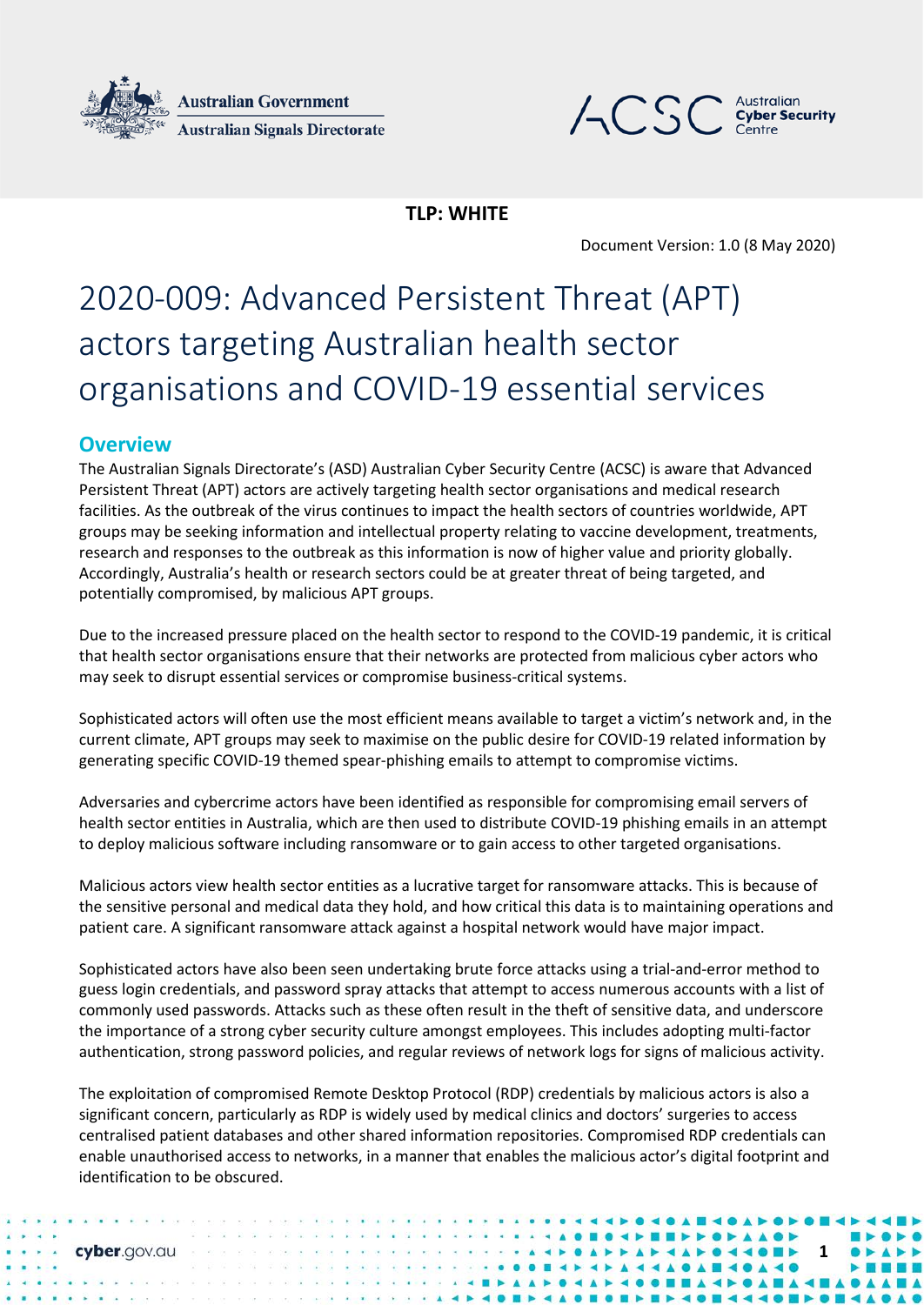



## **TLP: WHITE**

Organisations should implement the recommendations in this advisory in order to mitigate the threat of this malicious activity and harden their network against unauthorised access. The ACSC also recommends that organisations consider the recent joint advice provided by the NCSC-UK and CISA-US:

- <https://www.ncsc.gov.uk/news/warning-issued-uk-usa-healthcare-organisations>
- <https://www.us-cert.gov/ncas/alerts/AA20126A>

## **Threat from APTs**

Advanced Persistent Threat (APT) actors is the term given to the most sophisticated and well-resourced type of malicious cyber adversary. Commonly associated with nation states, APTs will seek to compromise networks to obtain economic, policy, legal, or defence and security information for their strategic advantage. APT actors may also seek to achieve disruptive or destructive effects against their targets.

These actors use a range of different tradecraft, making it very difficult to identify patterns. Even the most sophisticated adversaries are not above using relatively simple or basic techniques to achieve their goal. While some APTs use combinations of high-end hacking tools, others will adopt fairly rudimentary methods such as phishing. In all cases, their actions are very deliberate and they carefully tailor their cyber attack to optimise the chances of success, and minimise the chances of detection.

APTs are also very patient adversaries, known to undertake detailed reconnaissance of high value networks over months and sometimes years. They will also track representatives that work in the organisation they are targeting – in an effort to find the weakest link or point of vulnerability they can exploit. Even seemingly basic information such as contact details and employment history on an organisation's website or an employees' social media profile can provide useful leads for APTs to target.

APT actors pose the most significant threat to Australia's national security and economic prosperity.

## **Threat from cybercriminals**

Cybercrime actors are opportunistic and capitalise on natural disasters or significant events to generate profit. They seek to prey on vulnerable people, consumers and organisations, using fear and urgency tactics to distribute malware or steal personal and financial information. Cybercriminals regularly attempt to trick victims into revealing sensitive information, such as user accounts to corporate systems or personal identifying information. Since the onset of the COVID-19 pandemic, the ACSC has identified a range of different email and SMS phishing campaigns being perpetrated by cybercrime actors. For more information refer to the ACSC's Threat Updates on COVID-19 themed malicious cyber activity:

- <https://www.cyber.gov.au/threats/threat-update-covid-19-malicious-cyber-activity>
- <https://www.cyber.gov.au/threats/threat-update-covid-19-malicious-cyber-activity-20-apr-2020>

The ACSC has also received reports of senior officials in health and emergency services organisations receiving targeted spear-phishing emails. These were carefully crafted COVID-19 related emails designed to trick the recipient into clicking a link that downloaded malicious software onto their organisations' corporate network.

A particular threat to the health sector is transnational cybercrime syndicates and their affiliates, who develop, share, sell and use sophisticated tools and techniques. There is a booming underground

cyber.gov.au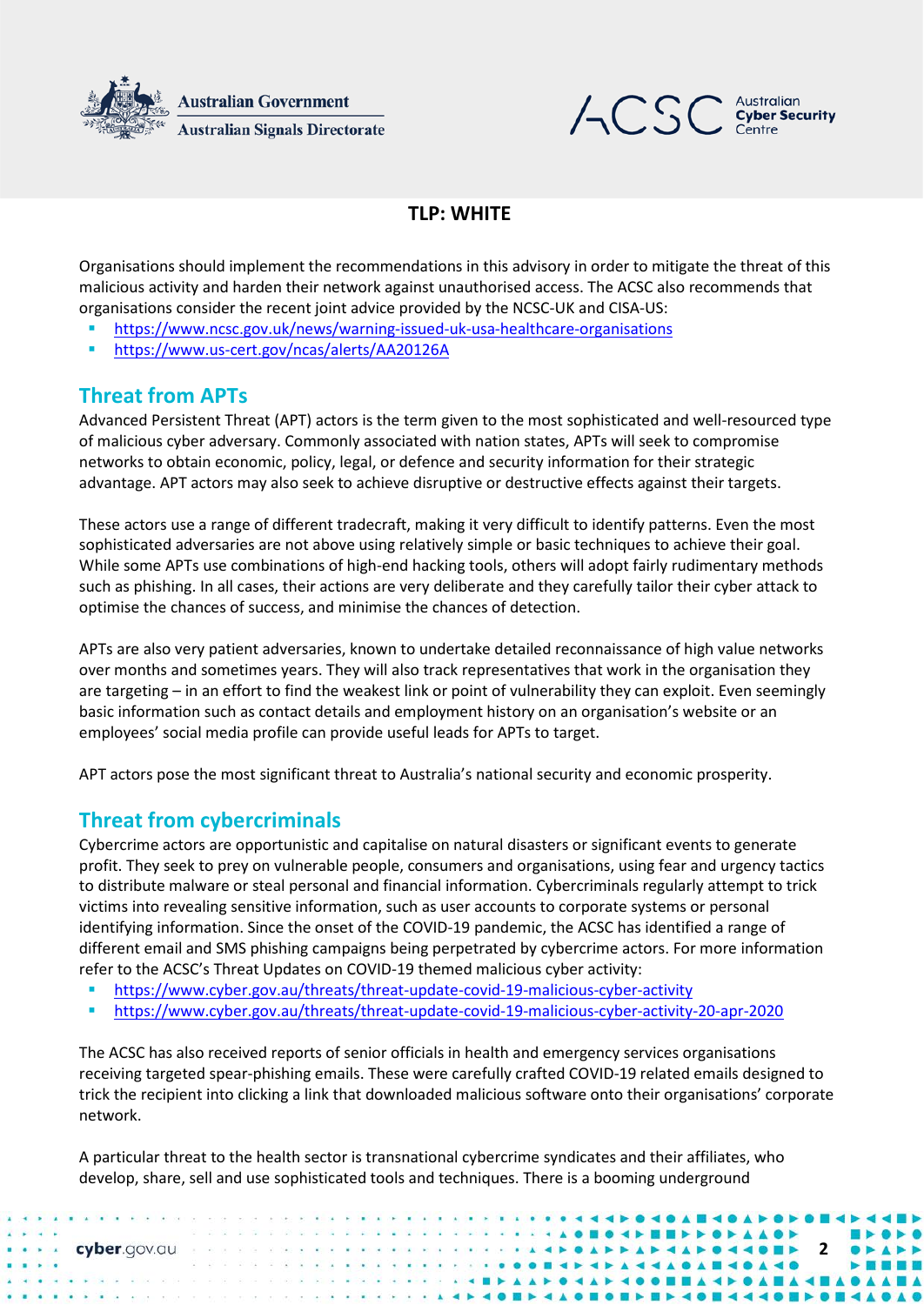



### **TLP: WHITE**

marketplace offering cybercrime-as-a-service, or access to high-end hacking tools that were once only available to nation states. Consequently, the lines between state-sponsored actors and cyber criminals are becoming increasingly blurred and the bar for entry is lower than ever. Malicious actors with minimal technical expertise can now purchase illicit tools and services to generate alternative income streams, launder the proceeds of traditional crimes or undertake network intrusions on behalf of more sophisticated adversities.

Organisations in the health and other critical sectors involved in COVID-19 response activities must remain vigilant against the threat posed by APT and cybercrime actors by ensuring appropriate cyber security protections are in place.

### **Recommendations for the health sector**

The ACSC recommends that organisations in the health sector implement the following cyber security mitigations:

#### **Implement Essential Eight security controls**

The ACSC strongly recommends the implementation of the ASD Essential Eight mitigations to mitigate threats of most methodologies used by APT actors to compromise computer networks.

<https://www.cyber.gov.au/publications/essential-eight-explained>

Specifically, to combat the threat of this recent spate of malicious activity, health sector organisations should implement the following mitigations.

#### **Enabling Multi-Factor Authentication (MFA)**

MFA is one of the most effective controls an organisation can implement to prevent an adversary from gaining unauthorised access to a device or network and then compromising sensitive information. When implemented correctly, MFA can make it significantly more difficult for an adversary to steal legitimate credentials to facilitate further malicious activities on a network.

Using MFA provides a secure authentication mechanism that is far less susceptible to brute force attacks. For more information on MFA, please visit: [https://www.cyber.gov.au/publications/multi-factor-authentication.](https://www.cyber.gov.au/publications/multi-factor-authentication)

#### **Block Macros**

Where possible, the ACSC recommends blocking macros from the internet, and only allowing the execution of vetted and approved macros.

In many cases, initial infection of a network occurs via an embedded macro in a Microsoft Office document. Disabling all unknown macros can significantly reduce the network's risk-surface.

#### **Implementing regular patching of systems and applications**

Software patches are released by device and software manufacturers to fix flaws in previous versions, including cyber security vulnerabilities. Malicious actors are constantly looking for vulnerabilities in devices and software versions that can be exploited. Once a vulnerability is in the public domain, malicious actors will begin exploiting it within a matter of days or weeks. Timely patching of vendor-supported security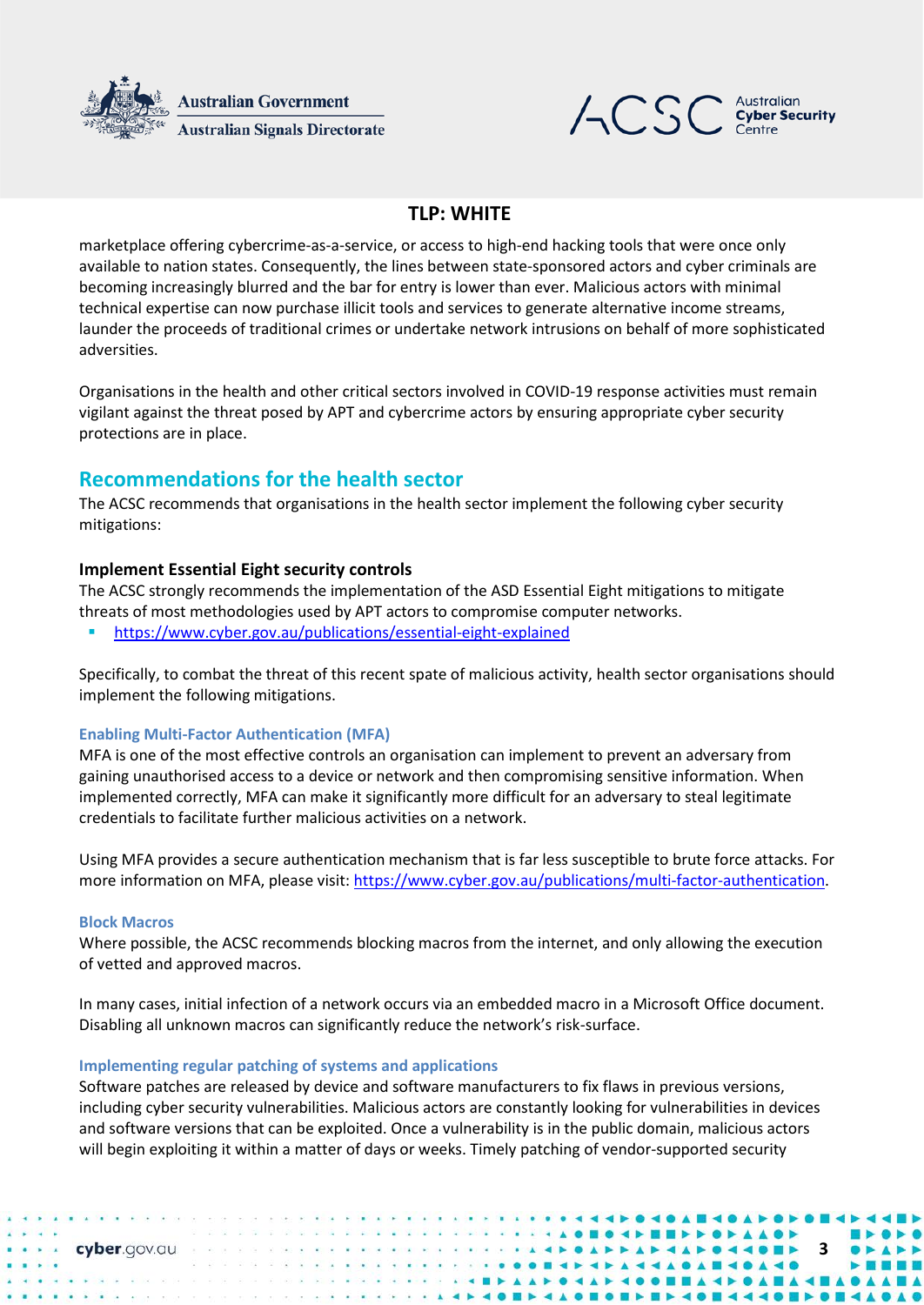



## **TLP: WHITE**

vulnerabilities is one of the most important steps an organisation can take to protect computer systems from cybercriminals and other malicious actors. For more information on patching, please visit;

- [https://www.cyber.gov.au/advice/patching-and-updating.](https://www.cyber.gov.au/advice/patching-and-updating)
- <https://www.cyber.gov.au/publications/assessing-security-vulnerabilities-and-applying-patches>

#### **Making regular back-ups of critical systems and databases**

Due to the large amounts of patient and other sensitive data they hold, health sector entities are a very attractive organisation for malicious adversaries to target with a ransomware attack. Regularly backing up of computers, databases and IoT devices, and choosing automatic back-ups where possible, will ensure quick and easy restoration of critical systems and services. Keep back-ups separate from corporate computers, on separate devices or use a secure cloud service.

#### **Implement additional security controls**

The ACSC publishes a comprehensive list of Strategies to Mitigate Cyber Security Incidents.

<https://www.cyber.gov.au/publications/strategies-to-mitigate-cyber-security-incidents>

Health sector organisations should also consider implementing the following specific mitigations.

#### **Alert and Educate Staff**

Consider sending out an organisation wide alert to raise awareness of the dangers associated with opening attachments on unusual emails. Consider implementing an education program to improve staff awareness of cyber security, or how to spot suspicious emails. For more details on how to implement a successful staff awareness program see ACSC's Improving staff awareness publication.

<https://www.cyber.gov.au/advice/improving-staff-awareness>

#### **Email content scanning**

Phishing emails have been used to spread malware across a network, with the initial intrusion linked to an email containing a malicious attachment. Email content filters and dynamic email analysis sandboxing capabilities could be put in place to prevent malicious content from reaching users and reduce the likelihood of compromise. To complement this, antivirus software using heuristics and reputation ratings should also be installed to identify and prevent malicious attachments that do make it to end users.

#### **Develop/update incident response plans**

Organisations should ensure that they have an up-to-date Incident Response Plan (IRP) that includes procedures to respond to a ransomware infection. In most situations, the aim of the ransomware procedures will be to:

- Quickly identify affected systems;
- Quarantine the affected systems and isolate business critical systems;
- Identify and implement security controls to prevent the propagation of the ransomware to other systems; and
- **Preserve evidence for future analysis and restoration from backup.**

During the COVID-19 pandemic, systems that support an organisation pandemic response and patient care functions should be considered business critical. The IRP should document a tested procedure for isolating these systems so that they can be quickly placed under protection if a ransomware outbreak occurs.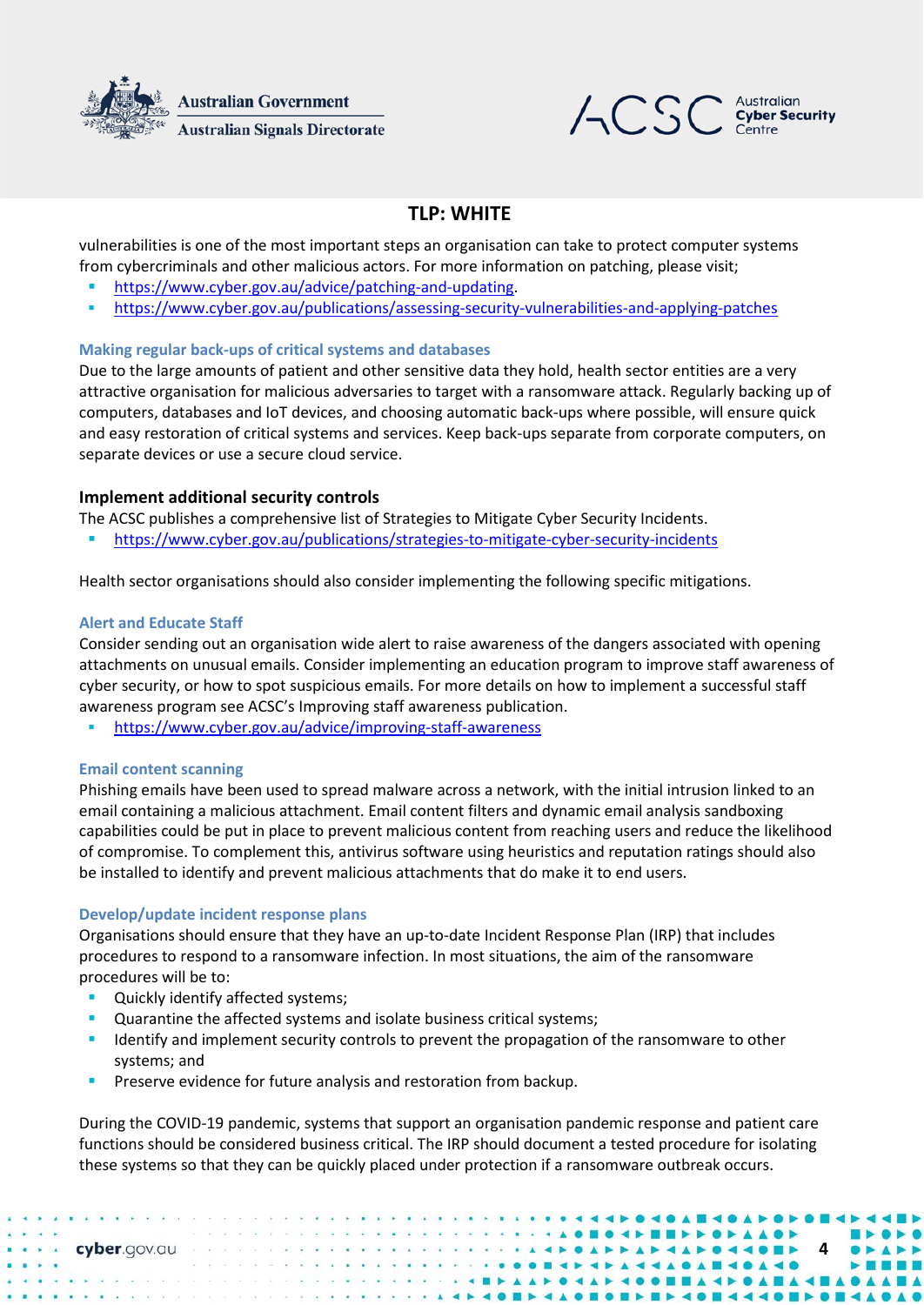



## **TLP: WHITE**

#### **Implementing Network Segmentation and Segregation**

APT actors use techniques that allow them to move laterally within an organisations network. Network segmentation involves partitioning a network into smaller networks; while network segregation involves developing and enforcing a ruleset for controlling the communications between specific hosts and services.

When implementing network segmentation and segregation, the aim is to restrict the level of access to sensitive information, hosts and services while ensuring an organisation can continue to operate effectively. Network segmentation and segregation measures must be carefully planned, robustly enforced, closely monitored and implemented in a manner that ensures the security controls cannot be bypassed. For more information on Network Segmentation and Segregation, please visit: <https://www.cyber.gov.au/publications/implementing-network-segmentation-and-segregation>

## **Cyber Incident Reporting**

If you have questions about this advice or have indications that your network has been compromised, contact the ACSC by emailing [asd.assist@defence.gov.au](mailto:asd.assist@defence.gov.au) or calling 1300 CYBER1 (1300 292 371).

## **Reporting Cybercrime**

cyber.gov.gu

The ACSC manages ReportCyber, an online portal for reporting cybercrime incidents. The portal is designed for individuals, businesses and large organisations to report a variety of computer-enabled crimes, such as online frauds, ransomware, identity theft, romance scams, online image abuse and business email compromise.

Once a cybercrime is reported, the matter is referred to law enforcement and national security agencies for assessment, investigation and resolution where possible. Reporting incidents helps the Australian Government better understand and develop strategies to disrupt and prevent online threats impacting Australia's interests and the community. More information, including accessing the ReportCyber online portal, please visit:<https://www.cyber.gov.au/report>